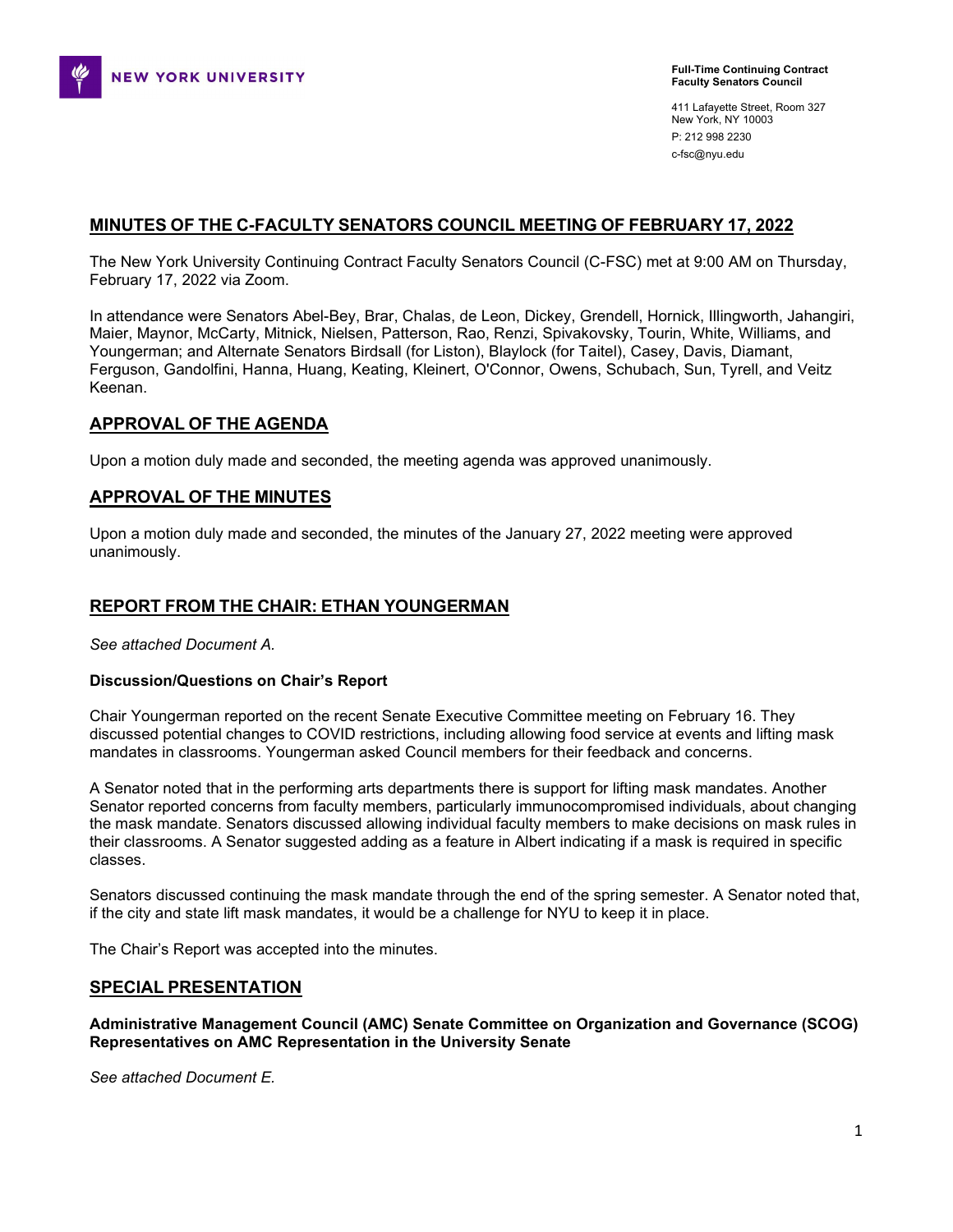AMC Senator Cassie Bizarro presented on ways to address more equitable representation of administrators within the University Senate.

Bizzaro stated the AMC represents full-time administrators at NYU. She presented the current organizational structure of the University Senate, which includes the current number of senators in each Council and the number of constituents that they represent. The AMC has the second largest number at 3,736 constituents, but the fewest number of voting members, at 7 senators and 13 alternate senators. The AMC is proposing a realignment that would be a better fit with the current Senate structure to create more equity for the AMC. They suggest the new AMC Senate representation include one Senator and one alternate senator for every school and administrative unit/division. This would total 28 Senators, which changes the number of constituents each Senator represents from 534 constituents to 133, and representation in the overall Senator from 4.96% to 17.3%.

A Senator inquired on the variability in the number of administrators at NYU. AMC Chair stated the number has remained fairly stable.

In response to a Senator's question on the status of this proposal, Bizzaro responded she is currently presenting this to all Councils, gathering feedback, and then will present a draft to SCOG in March. The proposal would then be presented to the University Senate.

Bizzaro noted the critiques against the proposal due to increased University Senate size. She stated this was a room capacity issue in the past, but that has been alleviated with the hybrid Senate meeting format.

A Senator questioned if a size increase would diminish the purpose and role of the Senate. Senators discussed the equity argument, noting different groups should be represented in different ways. Senators discussed the format of NYU's Senate, which combines different constituencies, rather than a faculty senate model at other institutions. Senators noted this proposed model would drop faculty representation under 50%.

# **SPECIAL PRESENTATION**

## **Clay Shirky, Vice Provost for Educational Technologies**

*See attached Document D.*

Vice Provost Shirky answered questions distributed by the Council. See attached Document D.

In response to the Council's questions on technology in classrooms, Shirky shared a [link](https://docs.google.com/spreadsheets/d/1PZjCKXbRZvia4H54doe-5COWrD1xMtOwbdyXg0Mt-Lo/edit#gid=0) to the Zoom classroom registry. He noted in cases where there is a need to pivot to remote, these classrooms would be utilized. He also stated for other classroom spaces, they have a small number of portable kits to equip rooms for video, audio, etc. He shared a link to the [Emerging Technology School Project Request.](https://docs.google.com/forms/d/e/1FAIpQLSeZVDTLFoVI55OwWNr3m02jnRTQHxrelyMONe-jnk8W40Uovw/viewform)

In response to the Councils' question on Brightspace and how NYU is gathering faculty and student feedback about the platform, Shirky provided the [link](https://docs.google.com/forms/d/e/1FAIpQLSccDpNqVExvUSk1PoNJ90ZfDQoNSRdpPrbd-Kx49Njwq3Wxvw/viewform) to the NYU LMS (Brightspace) User Feedback Form.

A Senator noted issues her department has had with Brightspace, including issues around class size and designing questions. She suggested the survey collect the respondent's school as many issues will likely be school-based.

Senators noted the Council could assist in communicating this feedback from to faculty.

In response to the Council's question on site licenses for software applications, particularly if it was possible for NYU to get a Hypothesis license, Shirky shared a [link](https://docs.google.com/document/d/1Od2aotEOJ-s0lvdV3Z-HF_SbBRtzzzxHNk2YlDnmsCs/edit?usp=sharing) to the Hypothesis study outcome. NYU is looking to develop a policy for when software is a school contract versus when a university-wide contract.